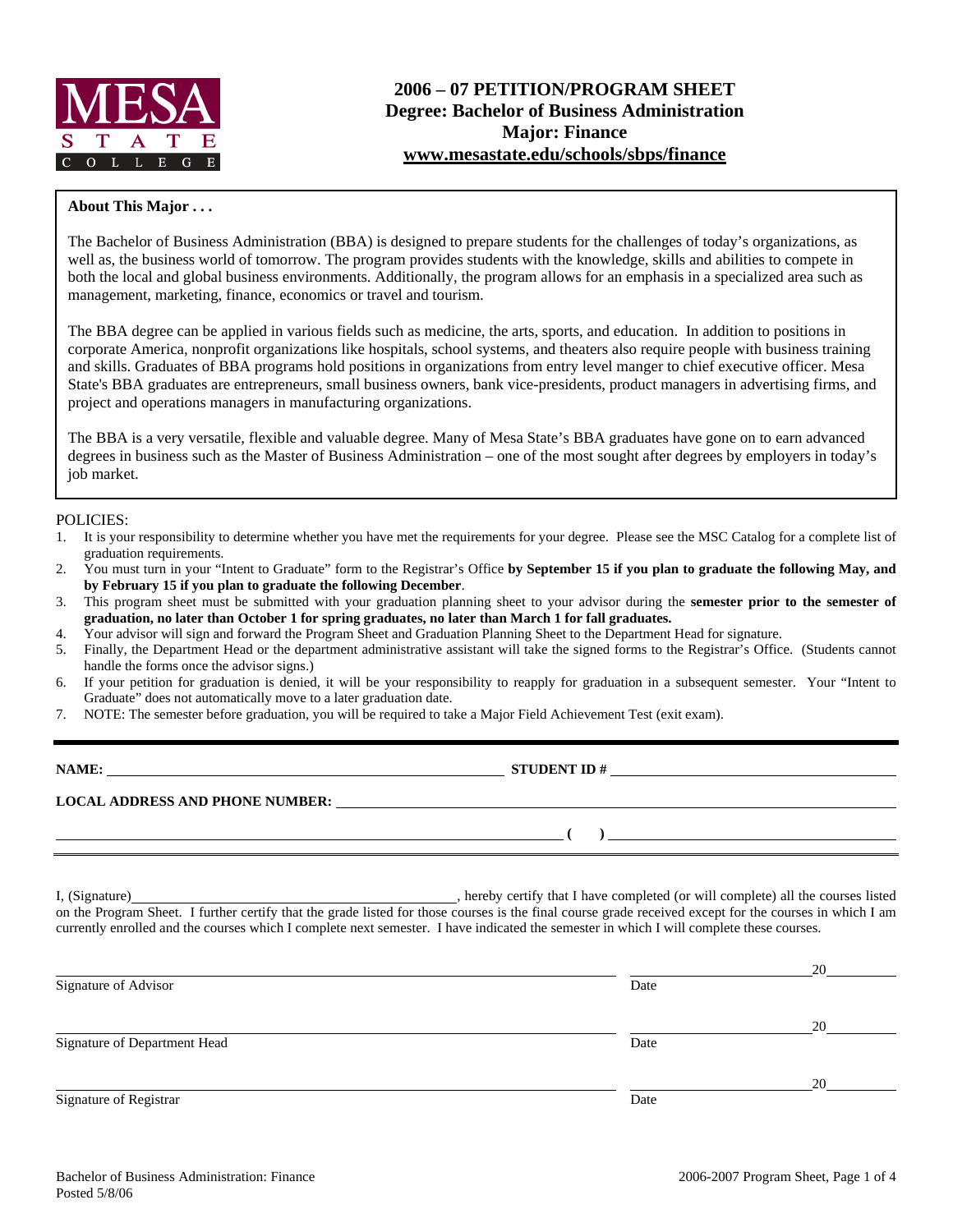- Must earn 120 semester hours and meet the academic residency requirements to earn a baccalaureate degree at Mesa State College.
- Must earn a minimum of 40 semester hours in upper division courses (i.e., 300-level and 400-level courses).
- A cumulative grade point average of 2.0 or higher must be maintained for all courses taken and for all courses in the major.
- When filling out this program sheet a course can only be used once, i.e., no double counting is allowed between categories.
- Excess KINA/HPWE courses beyond the two required and pre-collegiate courses (usually numbered below 100) cannot be used for graduation.
- It is recommended that students work closely with a faculty advisor when selecting courses and scheduling classes prior to registration.

**General Education Requirements** (Minimum of 33 semester hours) See the M.S.C. catalog for the list of courses that meet the general education categories.

| Course           | No.                                      | Credit         | Grade                                                           | Term  | Year | Trns/Subs                                                                                                           | Course                                                           | No.        | Credit         | Grade                                                          | Term | Year | Trns/Subs |
|------------------|------------------------------------------|----------------|-----------------------------------------------------------------|-------|------|---------------------------------------------------------------------------------------------------------------------|------------------------------------------------------------------|------------|----------------|----------------------------------------------------------------|------|------|-----------|
|                  |                                          |                | English: ENGL 111 and 112 (6 semester hours, must receive a     |       |      |                                                                                                                     | Humanities or Social/Behavioral Science: (3 semester hours)      |            |                |                                                                |      |      |           |
|                  |                                          |                | "C" or higher, must be completed by the time the student has 60 |       |      |                                                                                                                     |                                                                  |            |                |                                                                |      |      |           |
| semester hours)  |                                          |                |                                                                 |       |      |                                                                                                                     |                                                                  |            |                |                                                                |      |      |           |
| *ENGL            |                                          |                | $\overline{\phantom{a}}$ and $\overline{\phantom{a}}$           |       |      |                                                                                                                     | Fine Arts: (3 semester hours)                                    |            |                |                                                                |      |      |           |
| *ENGL            |                                          |                |                                                                 |       |      |                                                                                                                     |                                                                  |            |                |                                                                |      |      |           |
|                  |                                          |                |                                                                 |       |      | *ENGL 129, Honors English, may be substituted for ENGL 111 and ENGL                                                 |                                                                  |            |                |                                                                |      |      |           |
|                  |                                          |                |                                                                 |       |      | 112. Must earn a grade of "C" or better. May need to take additional electives.                                     |                                                                  |            |                |                                                                |      |      |           |
|                  |                                          |                |                                                                 |       |      |                                                                                                                     | Natural Sciences: (minimum 6 semester hours, at least one course |            |                |                                                                |      |      |           |
|                  | Humanities: (6 semester hours)           |                |                                                                 |       |      |                                                                                                                     | must include a lab)                                              |            |                |                                                                |      |      |           |
|                  |                                          |                |                                                                 |       |      |                                                                                                                     |                                                                  |            |                |                                                                |      |      |           |
|                  |                                          |                |                                                                 |       |      |                                                                                                                     |                                                                  |            |                |                                                                |      |      |           |
|                  |                                          |                |                                                                 |       |      |                                                                                                                     |                                                                  |            |                |                                                                |      |      |           |
|                  |                                          |                | Social and Behavioral Sciences: (6 semester hours)              |       |      |                                                                                                                     |                                                                  |            |                |                                                                |      |      |           |
| <b>ECON</b>      | 201                                      |                |                                                                 |       |      |                                                                                                                     | <b>Applied Studies:</b> (3 semester hours)                       |            |                |                                                                |      |      |           |
| <b>ECON</b>      | 202                                      |                |                                                                 |       |      |                                                                                                                     |                                                                  |            |                |                                                                |      |      |           |
|                  |                                          |                |                                                                 |       |      |                                                                                                                     |                                                                  |            |                |                                                                |      |      |           |
|                  |                                          |                | Other Requirements (9 semester hours)                           |       |      |                                                                                                                     |                                                                  |            |                |                                                                |      |      |           |
|                  |                                          |                |                                                                 |       |      |                                                                                                                     |                                                                  |            |                |                                                                |      |      |           |
|                  | Kinesiology: (3 Semester Hours)          |                |                                                                 |       |      |                                                                                                                     |                                                                  |            |                | <b>Bachelor of Business Administration Degree Distinction:</b> |      |      |           |
| Course           |                                          | No.            | Credit                                                          | Grade | Term | Trns/Subs<br>Year                                                                                                   |                                                                  |            |                | (6 semester hours) Must earn a "C" or better in both courses.  |      |      |           |
| <b>KINE/HPWA</b> |                                          | 100            | $\overline{1}$                                                  |       |      |                                                                                                                     | Course                                                           | <u>No.</u> | Credit         | Grade                                                          | Term | Year | Trns/Subs |
| <b>KINA/HPWE</b> |                                          |                | $1\overline{ }$                                                 |       |      |                                                                                                                     | MATH*                                                            | 121        | $\frac{3}{2}$  |                                                                |      |      |           |
| <b>KINA/HPWE</b> |                                          |                | $\mathbf{1}$                                                    |       |      | See the M.S.C. catalog for the list of approved KINA/HPWE/Selected DANC                                             | <b>STAT</b>                                                      | 200        | $\overline{3}$ |                                                                |      |      |           |
|                  |                                          |                |                                                                 |       |      |                                                                                                                     |                                                                  |            |                |                                                                |      |      |           |
| courses.         |                                          |                |                                                                 |       |      |                                                                                                                     |                                                                  |            |                | *Math 121 or higher level math as approved by advisor          |      |      |           |
|                  |                                          |                | Major Requirements (59 Semester Hours)                          |       |      |                                                                                                                     |                                                                  |            |                |                                                                |      |      |           |
|                  |                                          |                |                                                                 |       |      |                                                                                                                     |                                                                  |            |                |                                                                |      |      |           |
|                  | <b>Business Core (29 semester hours)</b> |                |                                                                 |       |      |                                                                                                                     |                                                                  |            |                |                                                                |      |      |           |
| Course           | <u>No.</u>                               | Credit         | Grade                                                           | Term  | Year | Trns/Subs                                                                                                           | Course                                                           | No.        | Credit         | Grade                                                          | Term | Year | Trns/Subs |
| <b>ACCT</b>      | $-201$                                   | $\frac{3}{2}$  |                                                                 |       |      |                                                                                                                     | <b>CISB</b>                                                      | 101        | $\overline{3}$ |                                                                |      |      |           |
| <b>ACCT</b>      | 202                                      | $\frac{3}{2}$  |                                                                 |       |      |                                                                                                                     | <b>FINA</b>                                                      | 301        | $\overline{3}$ | $\overline{\phantom{a}}$                                       |      |      |           |
| <b>BUGB</b>      | 105                                      | $\sqrt{2}$     |                                                                 |       |      |                                                                                                                     | <b>MANG</b>                                                      | 201        | 3 <sup>1</sup> | $\frac{1}{2}$                                                  |      |      |           |
| <b>BUGB</b>      | 211                                      | $\overline{3}$ |                                                                 |       |      |                                                                                                                     | <b>MANG</b>                                                      | 491        | $\overline{3}$ |                                                                |      |      |           |
| <b>BUGB</b>      | 349                                      | $\mathfrak{Z}$ |                                                                 |       |      |                                                                                                                     | <b>MARK</b>                                                      | 231        | $\mathfrak{Z}$ |                                                                |      |      |           |
|                  |                                          |                |                                                                 |       |      |                                                                                                                     |                                                                  |            |                |                                                                |      |      |           |
|                  |                                          |                | <b>Required Concentration Courses (30 Semester Hours)</b>       |       |      |                                                                                                                     |                                                                  |            |                |                                                                |      |      |           |
| Course           |                                          | Credit         |                                                                 |       |      | Trns/Subs                                                                                                           | Course                                                           |            |                |                                                                | Term |      | Trns/Subs |
|                  | <u>No.</u>                               |                | Grade                                                           | Term  | Year |                                                                                                                     | <b>MANG</b>                                                      | <u>No.</u> | Credit         | Grade                                                          |      | Year |           |
| <b>ECON</b>      | 310                                      | $\overline{3}$ |                                                                 |       |      |                                                                                                                     | <b>CHOOSE</b>                                                    | 331        | $\overline{3}$ |                                                                |      |      |           |
| <b>FINA</b>      | 320                                      | $\overline{3}$ |                                                                 |       |      |                                                                                                                     | 1 FROM                                                           |            |                |                                                                |      |      |           |
| <b>FINA</b>      | 420                                      | $\frac{3}{2}$  |                                                                 |       |      |                                                                                                                     | <b>FINA</b>                                                      | $-431$     | $\overline{3}$ |                                                                |      |      |           |
|                  |                                          |                |                                                                 |       |      |                                                                                                                     | OR                                                               |            |                |                                                                |      |      |           |
| <b>FINA</b>      | 451                                      | $\mathbf{3}$   |                                                                 |       |      |                                                                                                                     | <b>ECON</b>                                                      | 420        | $\overline{3}$ |                                                                |      |      |           |
|                  |                                          |                |                                                                 |       |      |                                                                                                                     |                                                                  |            |                |                                                                |      |      |           |
|                  |                                          |                |                                                                 |       |      | Four courses (12 semester hours minimum) selected from ECON 342, ECON 343, ACCT 321, ACCT 311, FINA 401 or MANG 499 |                                                                  |            |                |                                                                |      |      |           |
|                  |                                          |                |                                                                 |       |      |                                                                                                                     |                                                                  |            |                |                                                                |      |      |           |
|                  |                                          |                |                                                                 |       |      |                                                                                                                     |                                                                  |            |                |                                                                |      |      |           |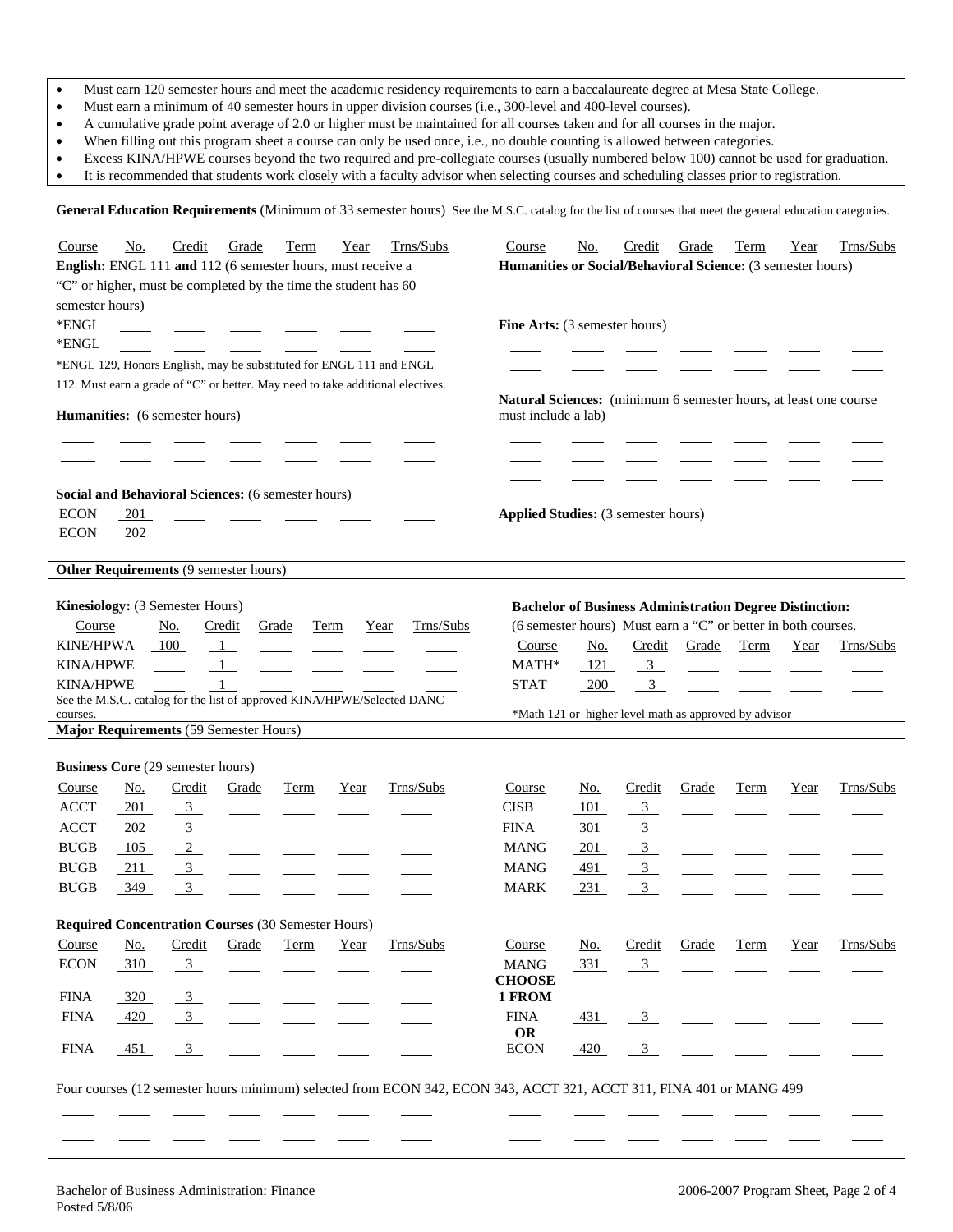| <b>Electives</b> (All college level <b>non-business</b> courses appearing on your final transcript, <b>not listed above</b> that will bring your total semester hours to 120<br>hours. Excludes KINA/HPWE activity courses.) (18 semester hours; 3 hours of upper division may be needed.) |     |        |       |      |      |           |        |     |        |       |      |      |           |
|--------------------------------------------------------------------------------------------------------------------------------------------------------------------------------------------------------------------------------------------------------------------------------------------|-----|--------|-------|------|------|-----------|--------|-----|--------|-------|------|------|-----------|
| Course                                                                                                                                                                                                                                                                                     | No. | Credit | Grade | Term | Year | Trns/Subs | Course | No. | Credit | Grade | Term | Year | Trns/Subs |
|                                                                                                                                                                                                                                                                                            |     |        |       |      |      |           |        |     |        |       |      |      |           |
|                                                                                                                                                                                                                                                                                            |     |        |       |      |      |           |        |     |        |       |      |      |           |
|                                                                                                                                                                                                                                                                                            |     |        |       |      |      |           |        |     |        |       |      |      |           |
|                                                                                                                                                                                                                                                                                            |     |        |       |      |      |           |        |     |        |       |      |      |           |

# **GRADUATION INFORMATION**

See the "Undergraduate Graduation Requirements" in the Mesa State College catalog for additional graduation information.

**GENERAL EDUCATION REQUIREMENTS** (Minimum of 33 Semester Hours) See current Mesa State College catalog for list of courses that fulfill the requirements below. If one (or more) of the selections below is required in your major, you must use it to fulfill the major requirement and **make a different selection to meet the general education requirement. The courses may not be used to fulfill both requirements.**

**English – 6** Semester Hours (Must be **completed** before student has 60 semester hours. Must receive grade of "C" or above.) ENGL 111 **and** ENGL 112 **or** ENGL 129 *(by permission)*

**Humanities – 6** semester hours

**Social and Behavioral Sciences – 6** semester hours (ECON 201 and 202 required)

**Humanities or Social/Behavioral Sciences – 3** semester hours

**Fine Arts – 3** semester hours

**Natural Sciences – 6** semester hours (At least one course must include a lab.)

**Applied Studies – 3** semester hours

## **OTHER REQUIREMENTS** (9 Semester Hours)

**Kinesiology – 3** Semester Hours Each student must take KINE/HPWA 100 together with two KINA/HPWE/Selected DANC courses. See current catalog for listing.

## **Degree Distinction – 6** Semester Hours

MATH 121 Calculus for Business (Or a higher level math as approved as approved by advisor) – 3 semester hours STAT 200 Probability and Statistics - 3 semester hours

## **Finance** (59 Semester Hours)

ACCT 201 Principles of Financial Accounting ECON 310 Money and Banking ACCT 202 Principles of Managerial Accounting FINA 320 Fundamentals of Investments BUGB 349 Legal Environment of Business ECON 420 International Economics FINA 301 Managerial Finance MANG 331 Quantitative Decision Making MANG 201 Principles of Management MANG 491 Business Strategy **Choose 12 hours from the following:**

# **Business Core** (29 Semester Hours) **Finance Concentration** (30 semester hours)

BUGB 105 Freshman Business Seminar FINA 420 Security Analysis and Portfolio Management BUGB 211 Business Communications FINA 431 International Financial Management **OR** CISB 101 Business Information Technology FINA 451 Financial Management: Theory and Applications

MARK 231 Principles of Marketing ECON 342 Intermediate Macroeconomic Theory ECON 343 Intermediate Microeconomic Theory ACCT 311 Advanced Managerial Accounting ACCT 321 Intermediate Accounting I FINA 401 Entrepreneurial Finance MANG 499 Internship